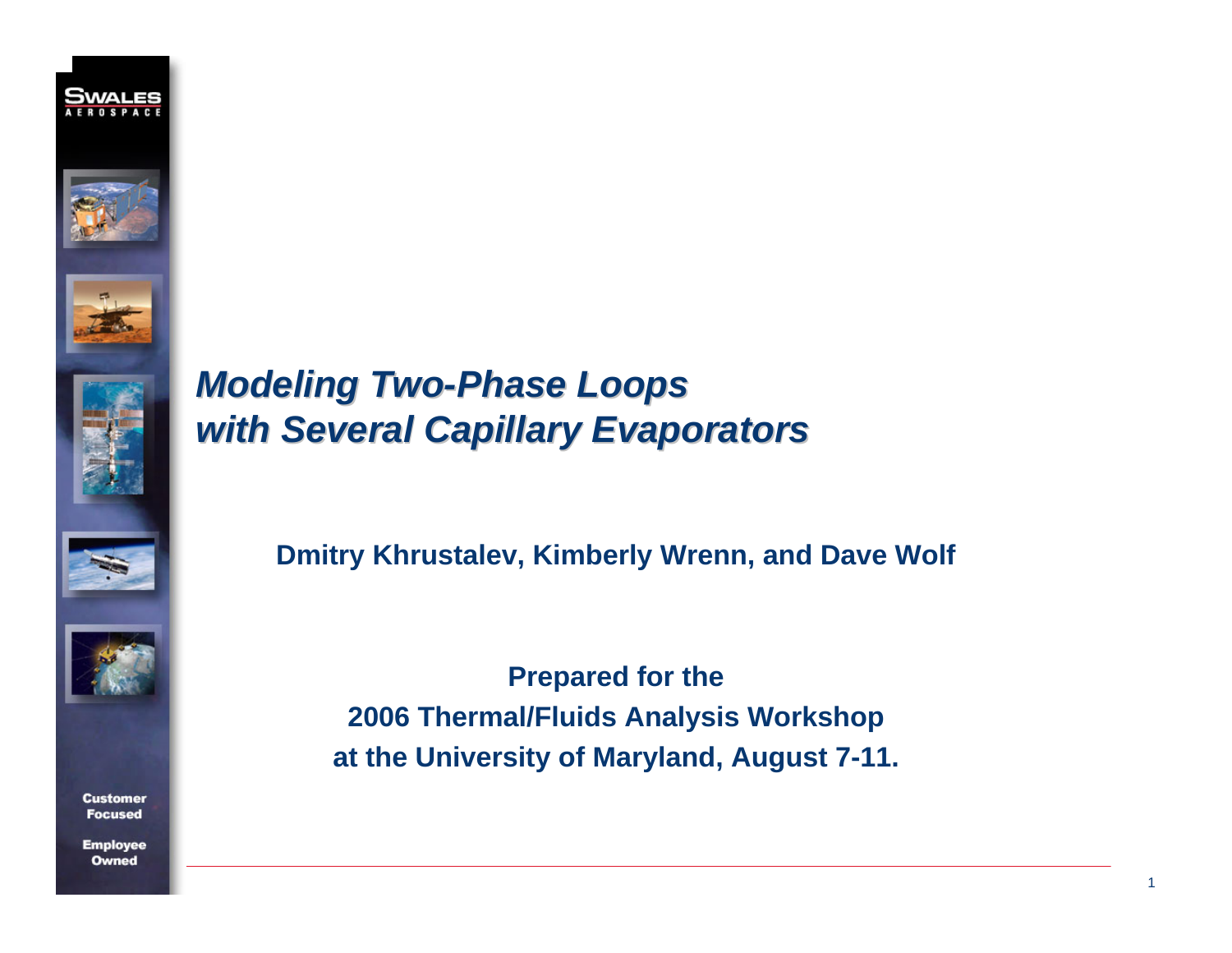

# *Modeling Two-Phase Loops with Several Capillary Evaporators*

### **Dmitry Khrustalev, Kim Wrenn, and Dave Wolf**

### **ABSTRACT**

**Two-phase loops with several capillary evaporators are being developed for a variety of existing and future space applications. While modeling of loop heat pipes with one or two conventional evaporators is relatively straightforward and can be done, for example, using Excel VBA, modeling of loops with several three-port or four-port evaporators requires more specialized software such as Thermal Desktop™.** 

**This paper presents steady state Thermal Desktop™ (Sinda/Fluint) models for systems with three main and one secondary capillary evaporator. The main evaporators have four ports and are interconnected with multiple fluid lines with bends, valves, and connectors. The system components also includes a temperature-controlled two-phase reservoir, condenser, back-pressure regulator, local heat exchangers, etc.** 

**The modeling provided better understanding of the critical fluid-flow mechanisms encountered in the experimental two-phase system. While there are several ways to interconnect the four-port evaporators together, modeling also helped to select more reliable configurations capable of operating with the main evaporators located on different elevation levels and with non-uniform heat load distribution.**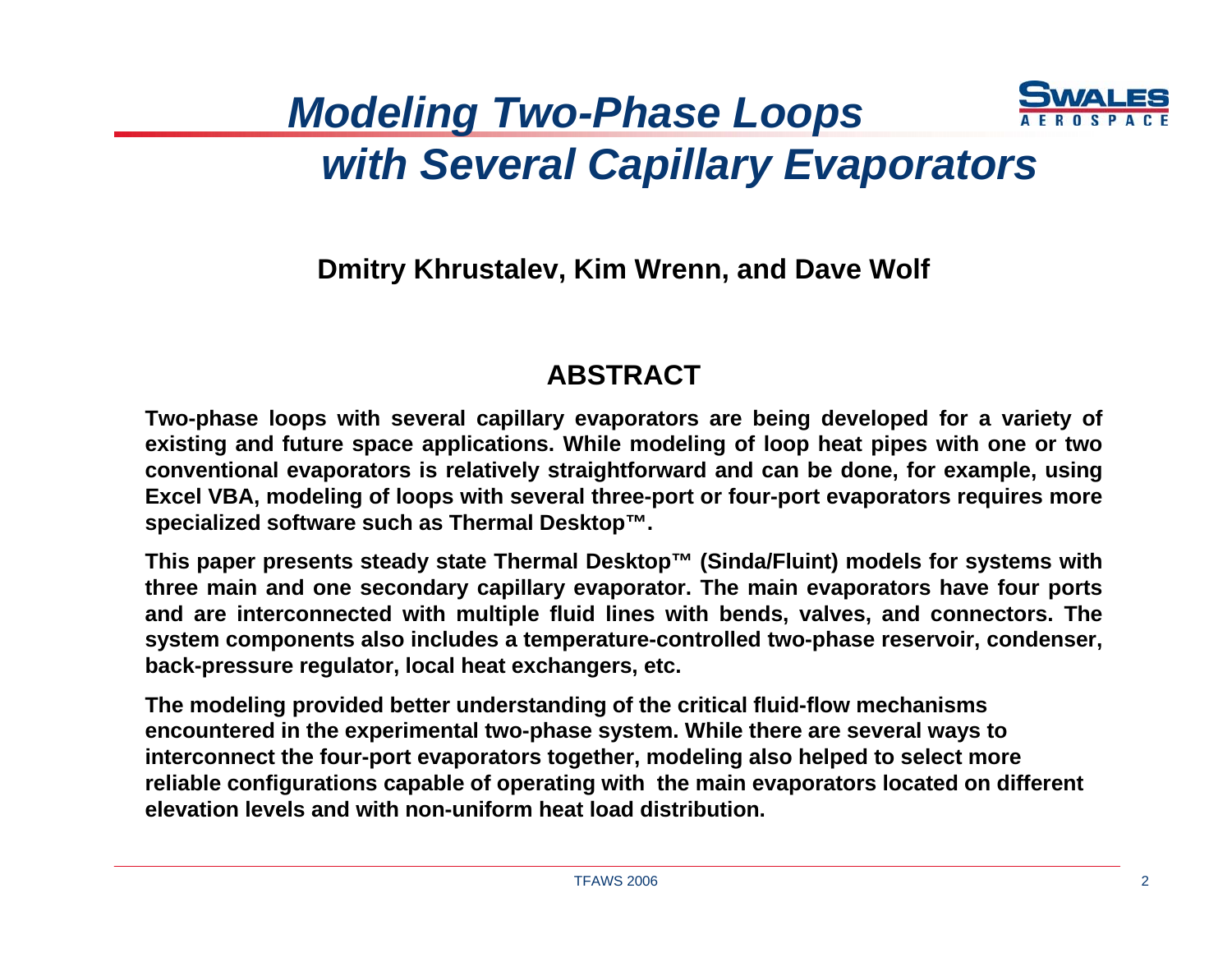

#### $\frac{1}{2}$ **Pumped Single Phase**

- **Single phase liquid circulated by mechanical pump**
- **Heat acquired through microchannel heat exchangers**
- **Heat rejected to heat pipe radiator**
- **Two-Phase Capillary System with Several Evaporators ("passive") is the focus of this presentation**
	- **Capillary wicks in evaporators sustain pressure drops in the system**
	- **Secondary flow loop is supported by secondary LHP evaporator**

 **Heat rejected through direct condensation radiator**

#### **经 Capillary Hybrid System**

- **Capillary wicks in evaporators sustain pressure drops in the vapor lines**
- **Secondary flow loop is supported by mechanical pump**
- **Heat rejected through direct condensation radiator**

#### **Pumped Two Phase System**

- •**Two phase flow is circulated by mechanical pump**
- •**Heat acquired through heat exchangers** •**Heat rejected through direct condensation radiator**

#### *<b>❖Spray Cooling*

- •**Two phase flow and spray cooling nozzles are supported by mechanical pump**
- •**Heat acquired through spray cooling nozzles**
- •**Heat rejected through direct condensation radiator**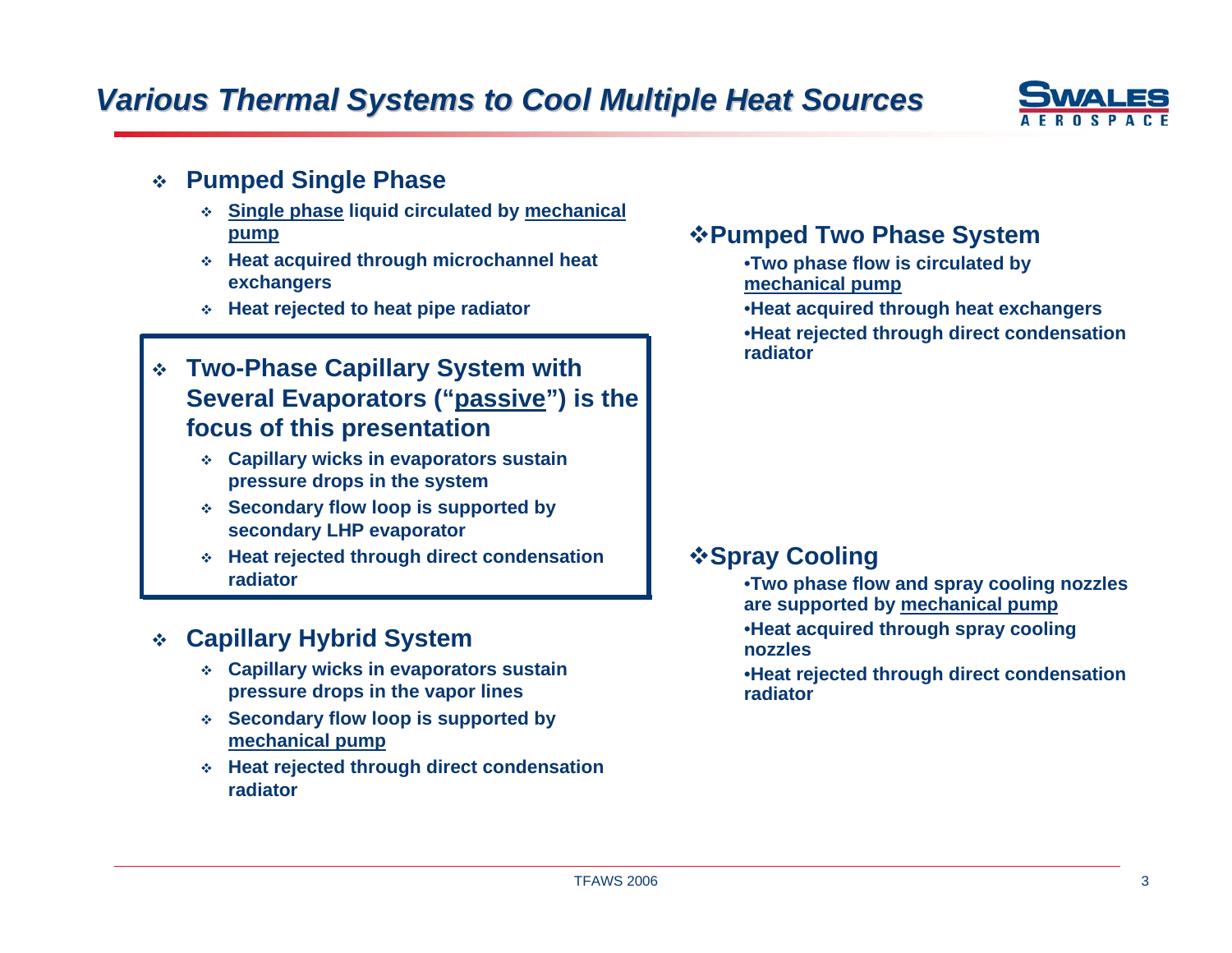## *Schematic of Ca c of Capillary Evaporator with Four Fluid Ports with Four Fluid Ports*





**Advanced capillary evaporators have 4 fluid ports:** 

- **(1) liquid supply,**
- **(2) outlet of the vapor generated in evaporator,**
- **(3) "sweepage" outlet for the fluid inside the secondary wick (liquid), and**
- **(4) "sweepage" outlet for the fluid outside the secondary wick (vapor)**

**Note that the liquid supply mass flow rate exceeds that of the vapor generated by the primary wick. Thus evaporators can be connected in series as well as in parallel**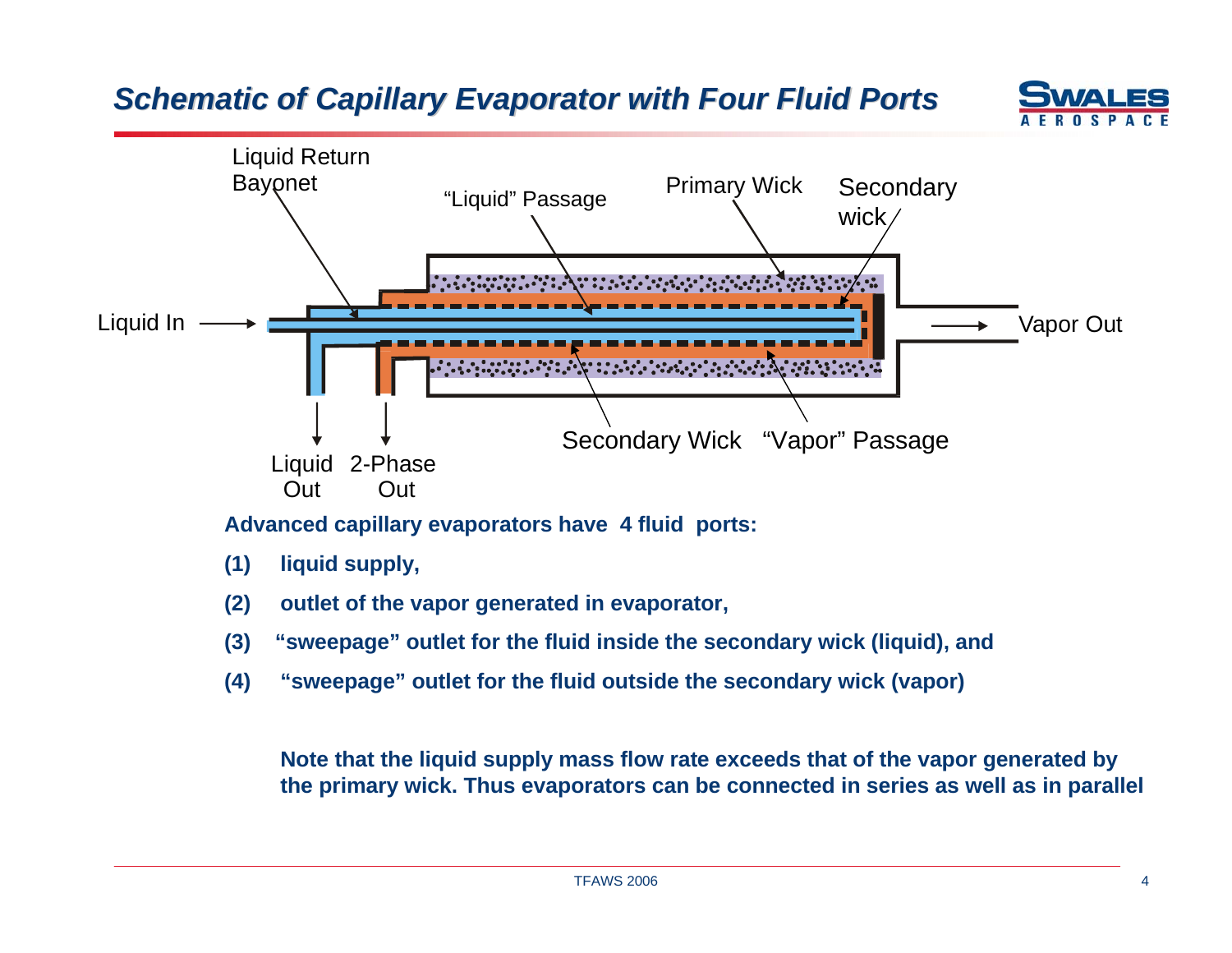

- **Evaporators modeled as constant mass flow rate pumps ("set flow") in early model development while they fully represent such features as:**
	- Pressure drops needed to move the fluid through transport lines
	- Pure vapor generated at the evaporator outlet (heat load matches the mass flow rate)
	- Back conduction specified based on the wick conductance
- ♦ **More accurate evaporator model includes CAPPMP function used for primary wicks and CAPIL for secondary wicks to better describe cases with**
	- Pressure difference between liquid and vapor passages inside evaporator core
	- Pressure difference across the primary wick affected by mass forces or fluid transients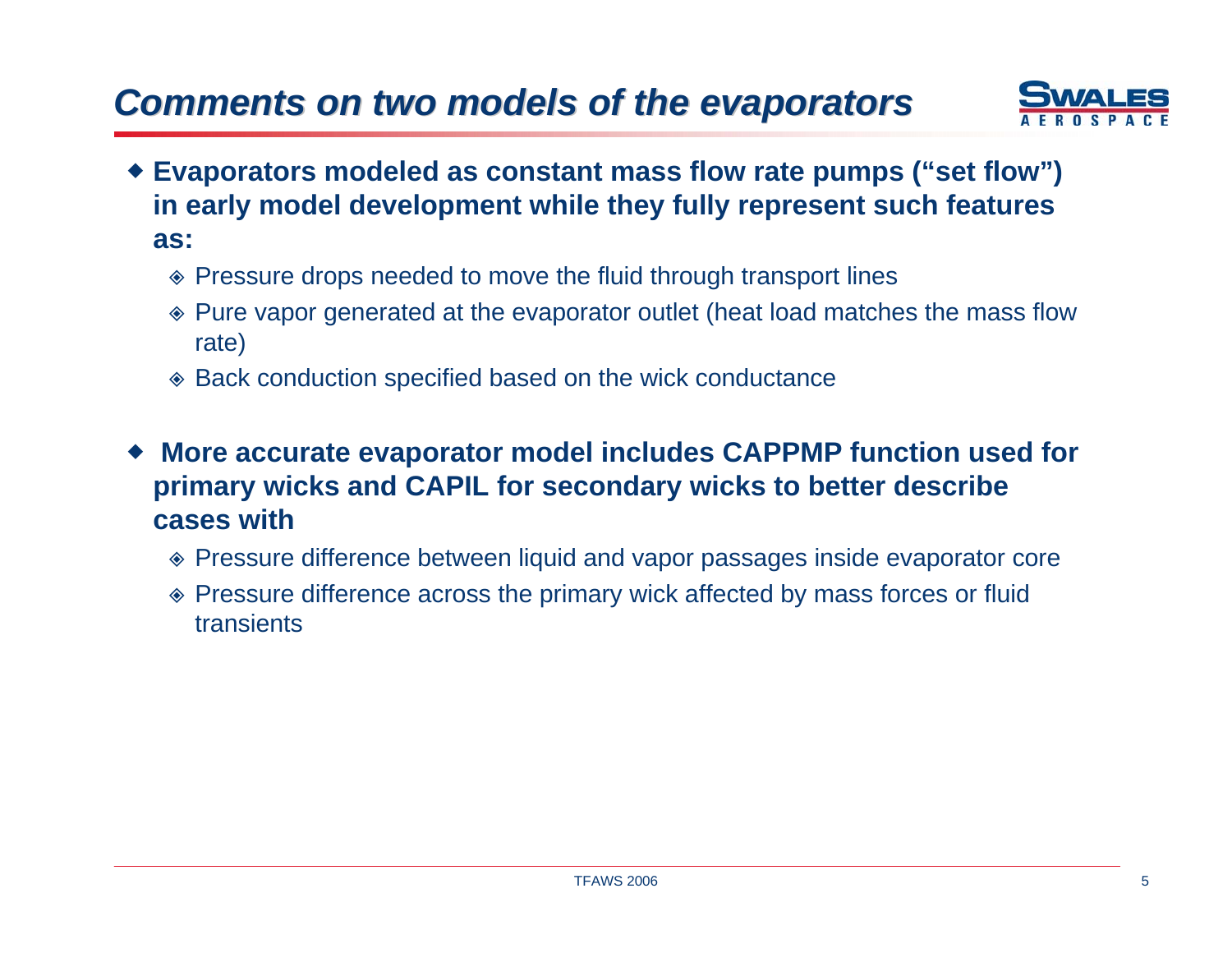## *Detail View of the evaporator (4 ports) model using "Set Flow" connector (pump)*



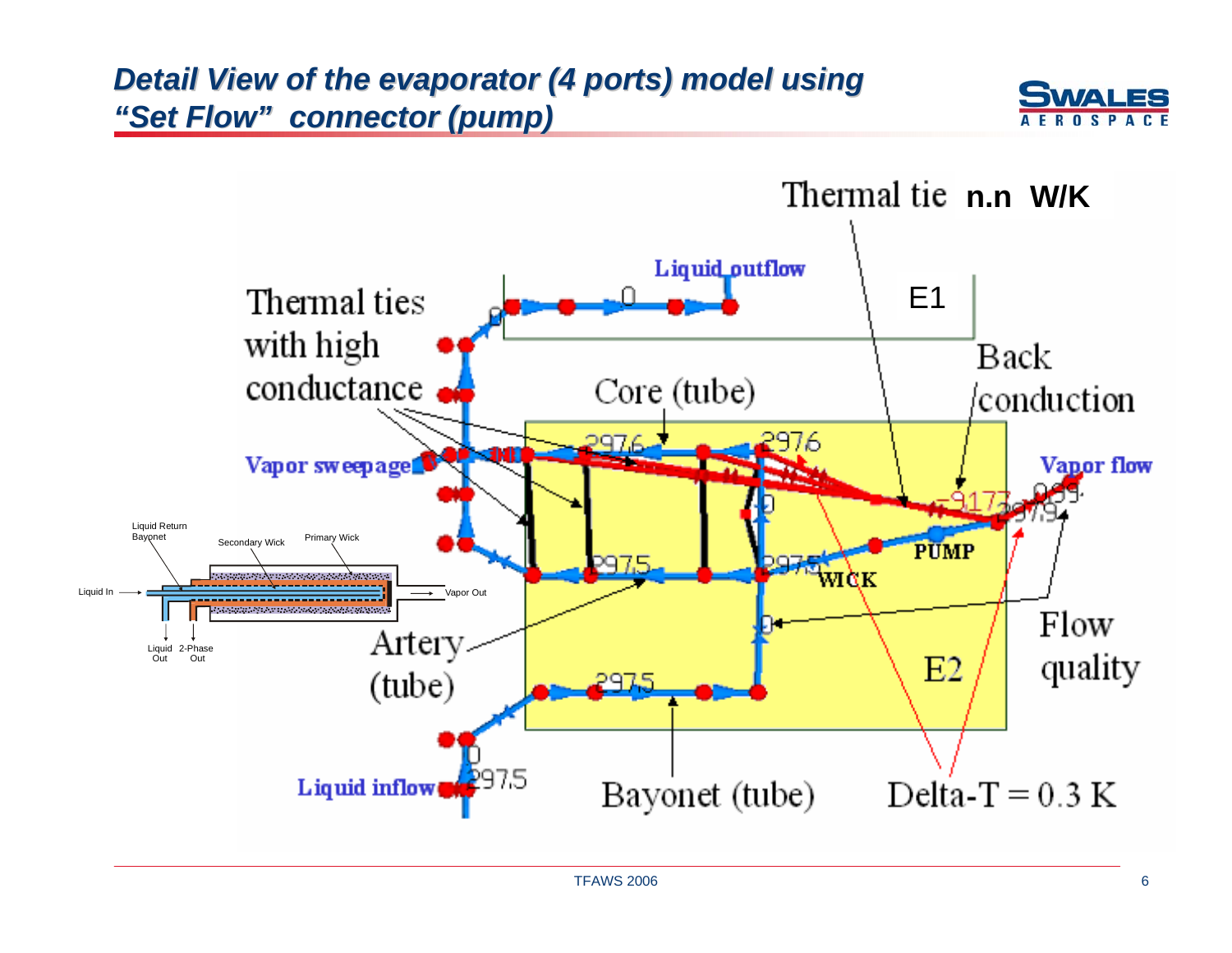### *Detail View of the evaporator (4 ports) model using* **CAPPMP and CAPIL connectors**



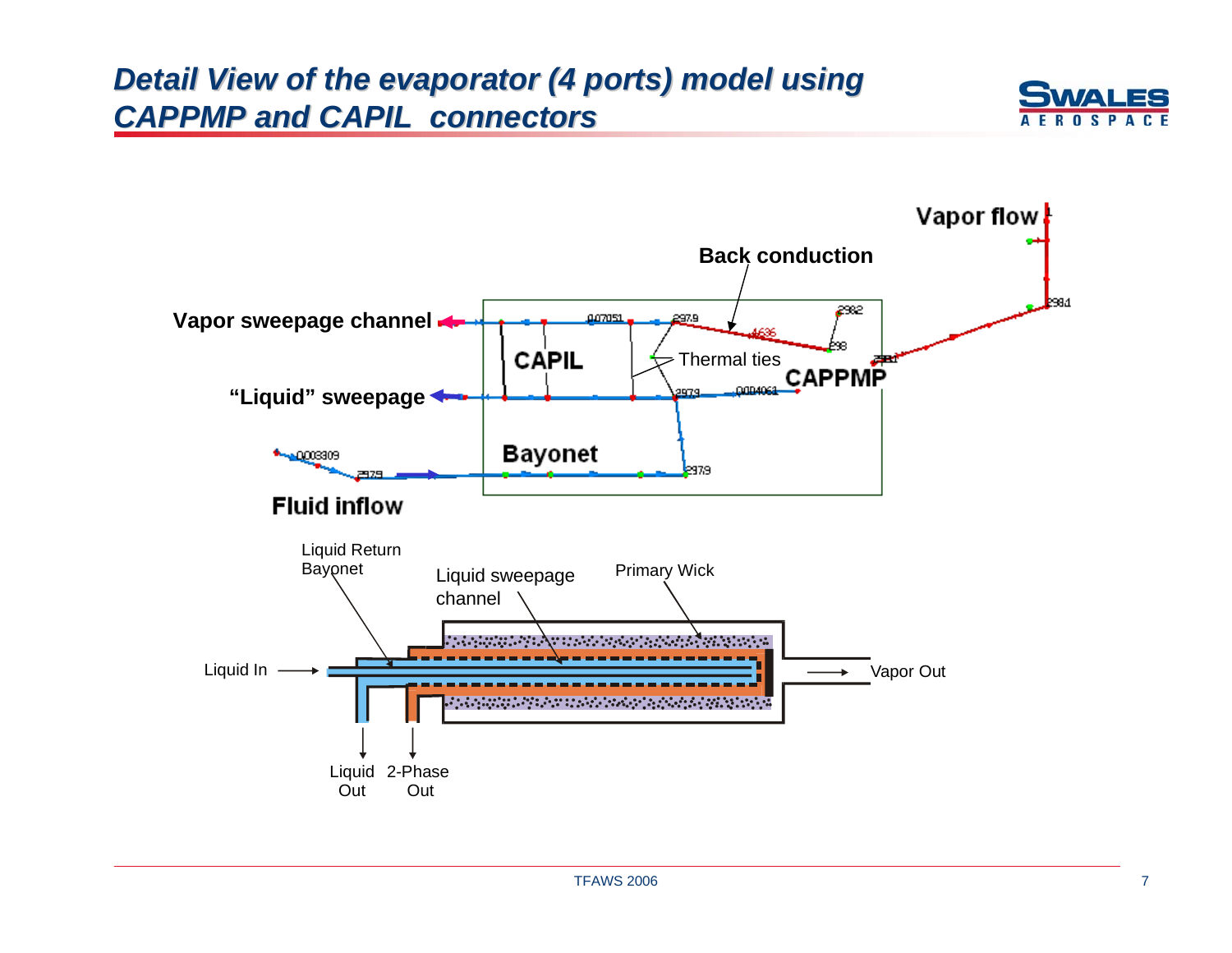# **Schematics of the Configuration with Three main**



# *and one Secondary Evaporators Connected in and one Secondary Evaporators Connected in*  **Series (E3-E2-E1) via the Liquid Supply**

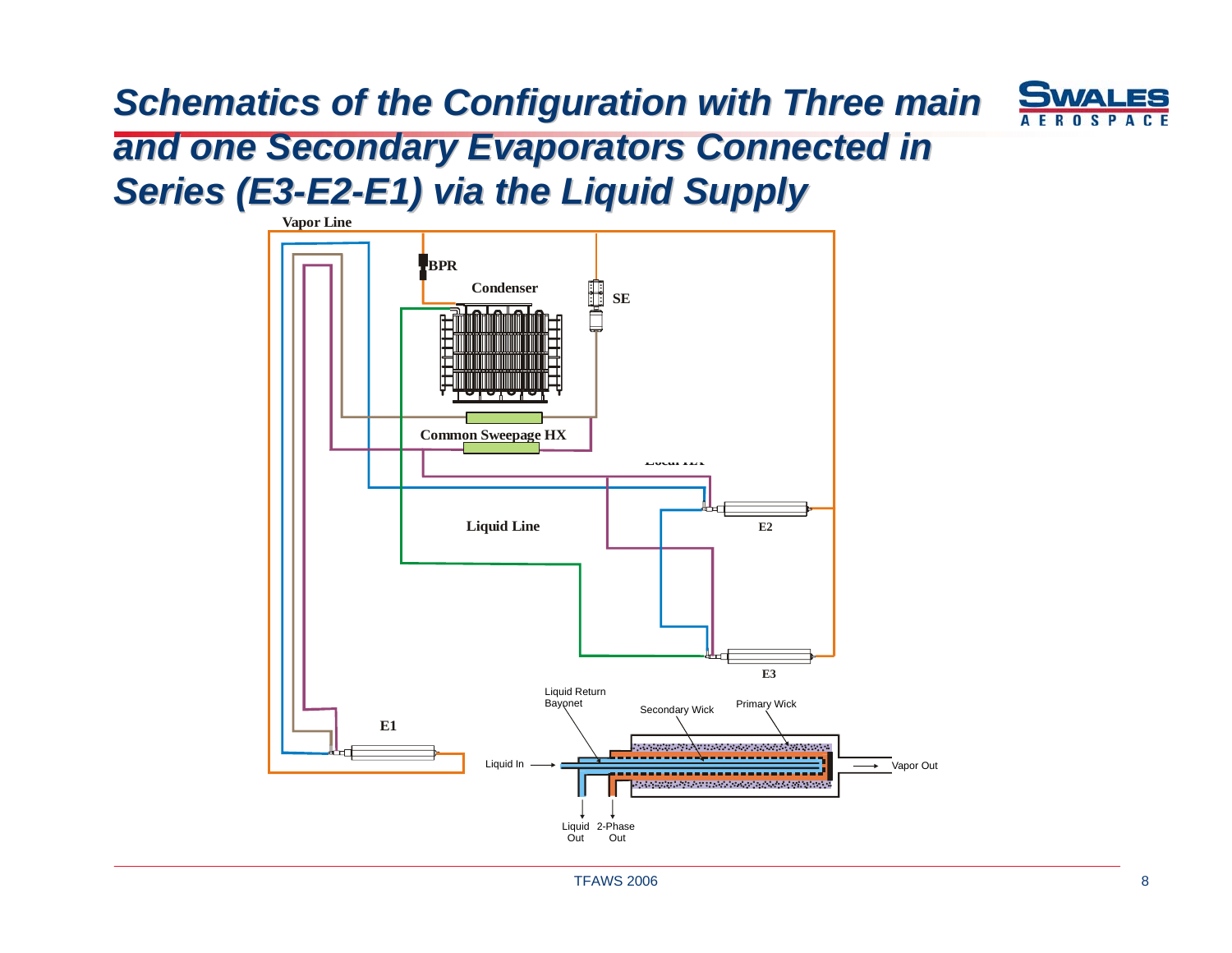# *Graphical Representation of the Model and Graphical Representation of the Model and*



*Lump Numbers for the Series Configuration Lump Numbers for the Series Configuration*

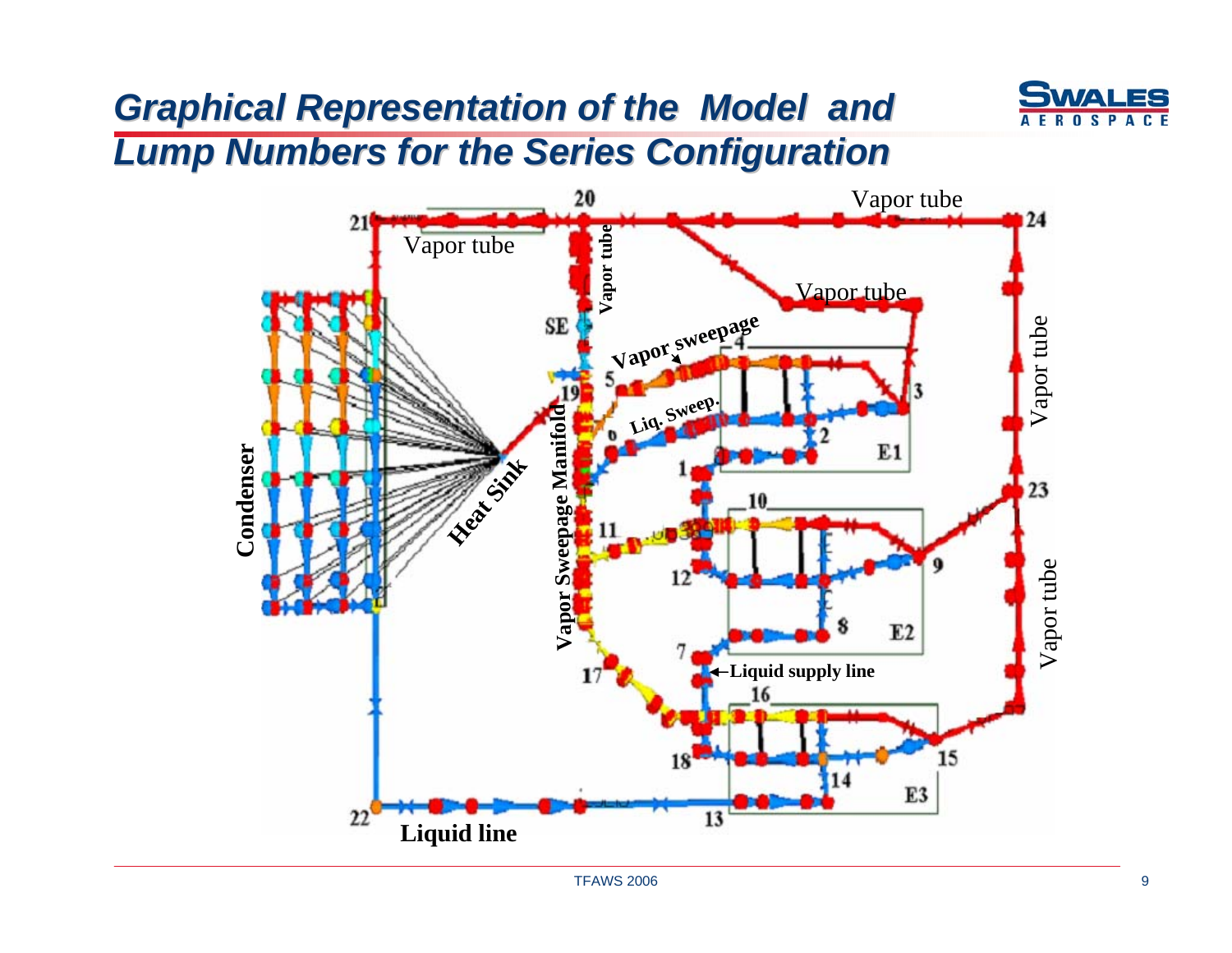

**E1**

**Some of the system components can be elevated versus the others during ground testing, which changes the pressure distribution in the system due to the liquid head.**

**Gravity effects can potentially result in the liquid breaking through the primary wick of lower evaporators**

TFAWS 2006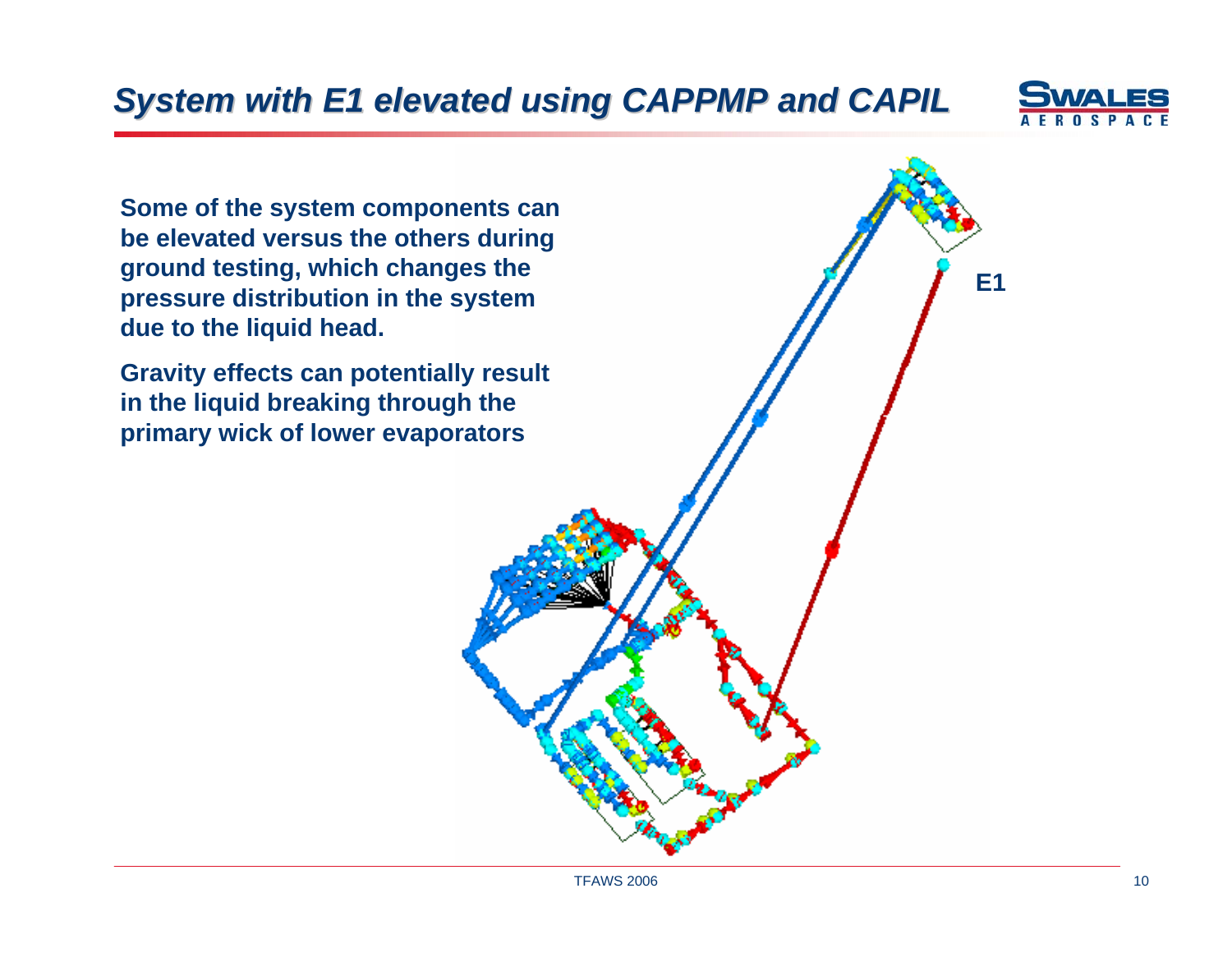## **System Limitations and Operational Regimes** *Identifiable Identifiable through Modeling through Modeling*



- **Exceeding maximum capillary pressure for (a) primary wick, and sometimes (b) secondary wick**
- **Flowing the liquid through the primary wick of the lowest evaporator**
- **Sweepage flow insufficient to remove the vapor bubbles due to the back conduction: (a) Uneven flow distribution, and/or (b) Reverse sweepage flow**
- **Flow regimes: single-phase core versus nucleated core depending on the subcooling of the liquid entering an evaporator**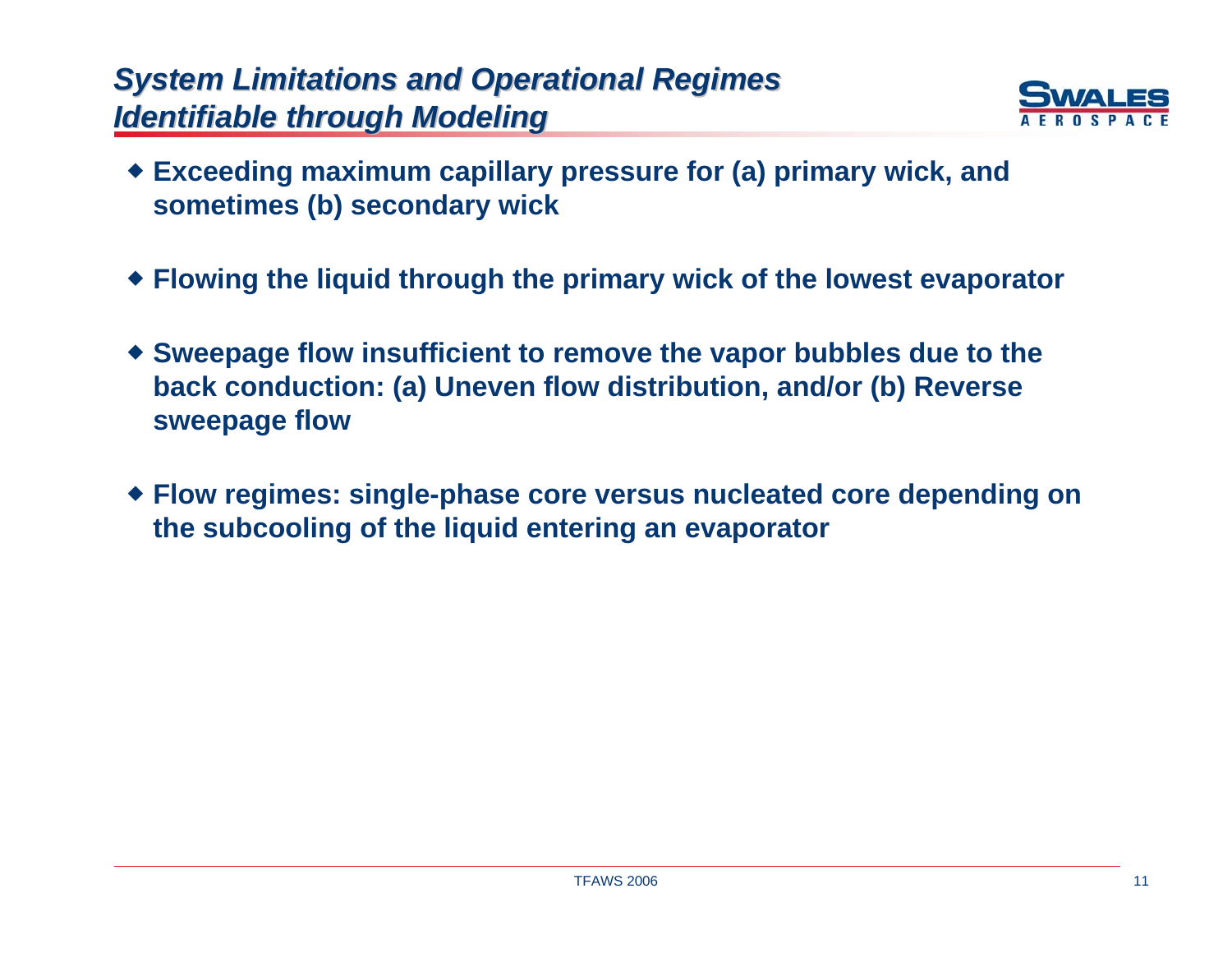

# *Typical modeled cases Typical modeled cases (example) (example)*

# *for the series configuration for the series configuration*

| No.                     | E1 heat<br>load(W) | E2 heat<br>load<br>(W) | E3 heat<br>load(W) | <b>SE heat</b><br>load<br>(W) | <b>Modeling result</b>                                 | <b>Experimental</b><br>result                             |
|-------------------------|--------------------|------------------------|--------------------|-------------------------------|--------------------------------------------------------|-----------------------------------------------------------|
| $\mathbf{1}$            | 250                | 250                    | 250                | 60                            | <b>Successful but reversed</b><br>sweepage on E1       | <b>Worked with</b><br>reversed sweepage<br>on E1 observed |
| $\overline{2}$          | 100                | 100                    | 100                | 60                            | <b>Successful but low</b><br>sweepage on E1            | <b>Worked</b>                                             |
| $\overline{3}$          | 50                 | 50                     | 50                 | 60                            | <b>Successful but pressure</b><br>drops are very small | <b>Worked</b>                                             |
| $\overline{\mathbf{4}}$ | 400                | 400                    | 400                | 144                           | <b>Reliable operation</b><br>predicted                 | <b>Worked</b>                                             |
| 5                       | 400                | 400                    | 400                | 60                            | <b>Reversed sweepage on</b><br><b>E1</b> predicted     | <b>Worked at first, E1</b><br>failed after 20<br>minutes  |
| 6                       | 400                | 400                    | 400                | 144                           | E1 elevated by 1 m,<br>successful                      | <b>Worked</b>                                             |
| $\overline{7}$          | 550                | 250                    | 250                | 60                            | <b>Uneven heat load,</b><br>successful                 | <b>Not tested</b>                                         |

**The model predicted flow reversal in the sweepage lines of E1 Model predictions qualitatively confirmed by experimental results**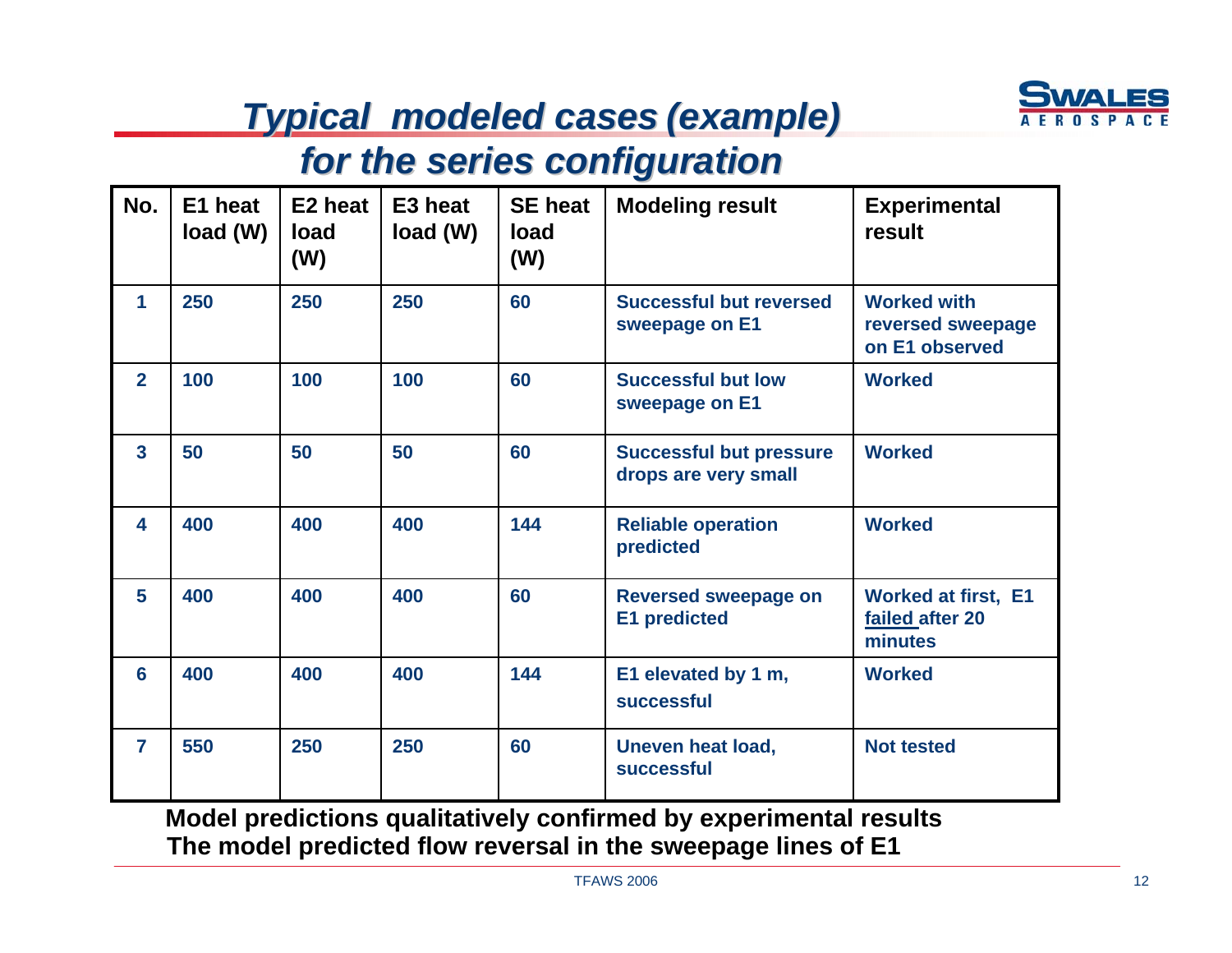## *Case #1 Modeled: E1, E2,and E3 loaded with 250 W* each and SE loaded with 60 W *(Series, E3-E2-E1, with Ammonia)*

**OBSERVATIONS (results are shown in the next three slides)**

- **1. This case runs with 1.2 K of the liquid subcooling for the liquid entering E3 and no vapor in the sweepage lines**
- **2. Although there is some sweepage on E1, the liquid sweepage line has a reversed flow in it. E1 exchanges pure liquid with the line connected to the reservoir.**
- **3. The system can probably run for some time under such conditions, however its stability is compromised due to the reversed sweepage flow. The potential failure mechanism can be accumulation of vapor inside the core of E1, causing dryout of the primary wick.**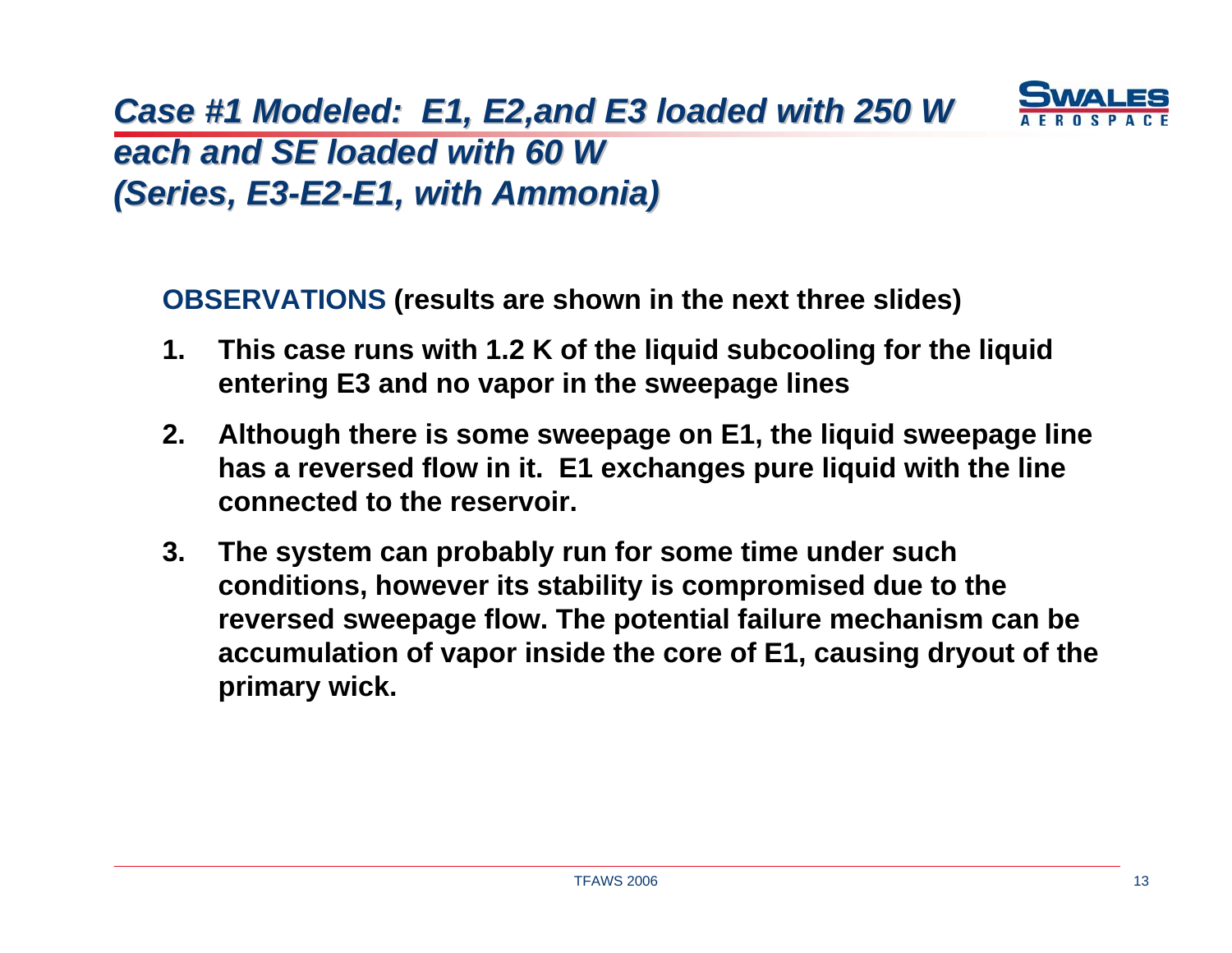#### **SWALES Temperatures and mass flow rates for the case #1 AEROSP**

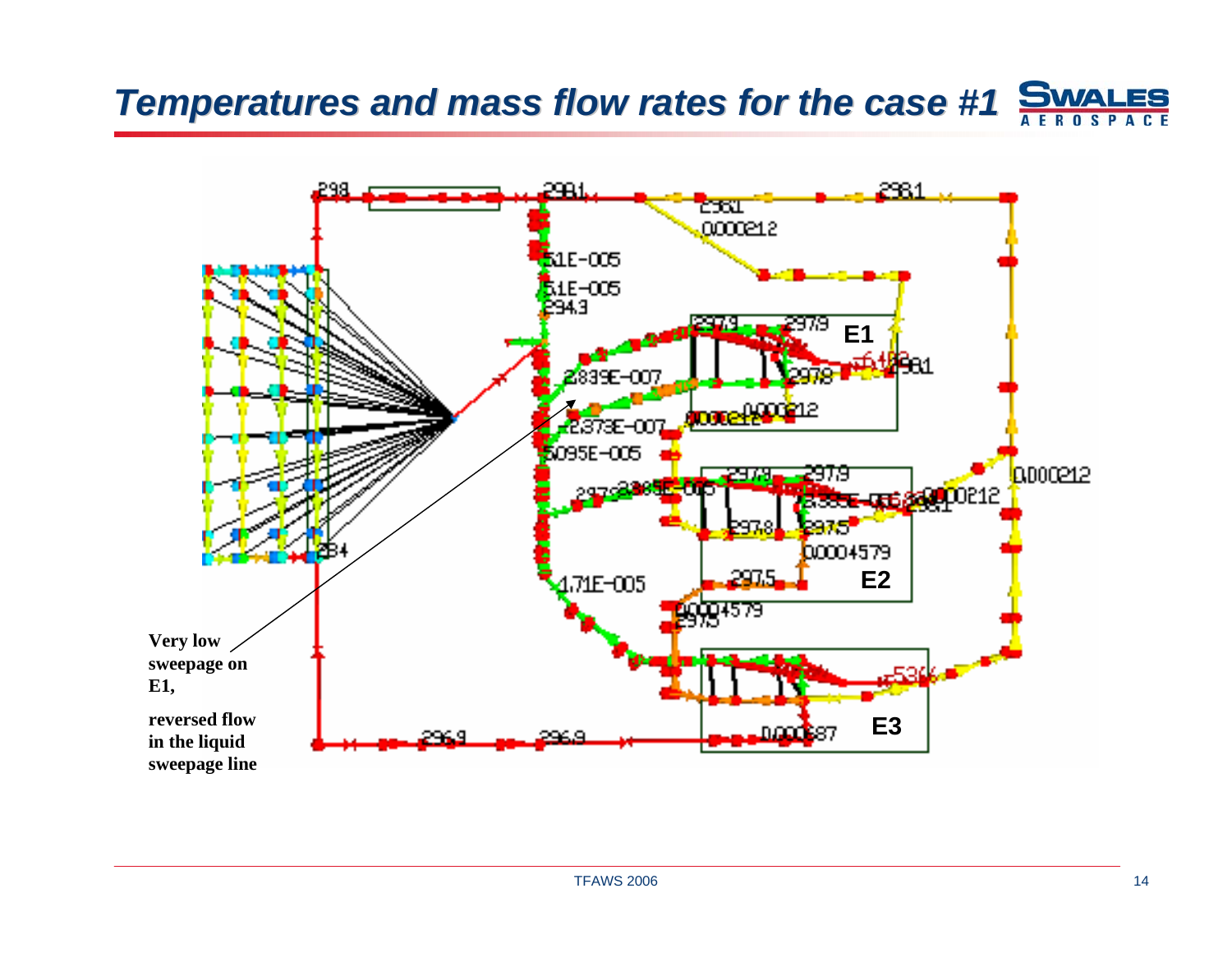# *Pressures and flow quality for the case #1 Pressures and flow quality for the case #1*





**Single-phase flow in the liquid supply and sweepage lines.**

**(Three nodal temperatures are shown for reference)**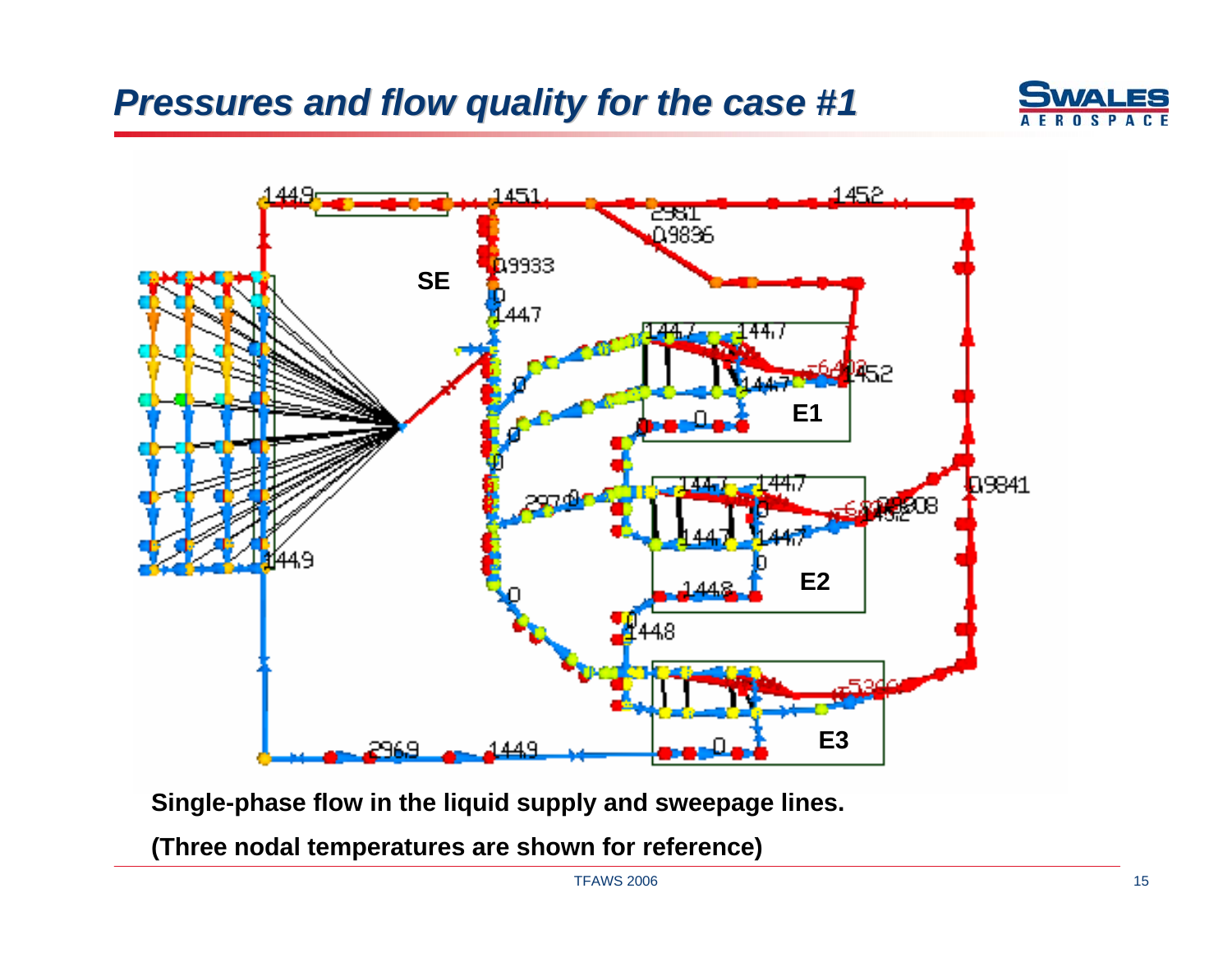# *Pressure Distribution for the case #1 Pressure Distribution for the case #1*



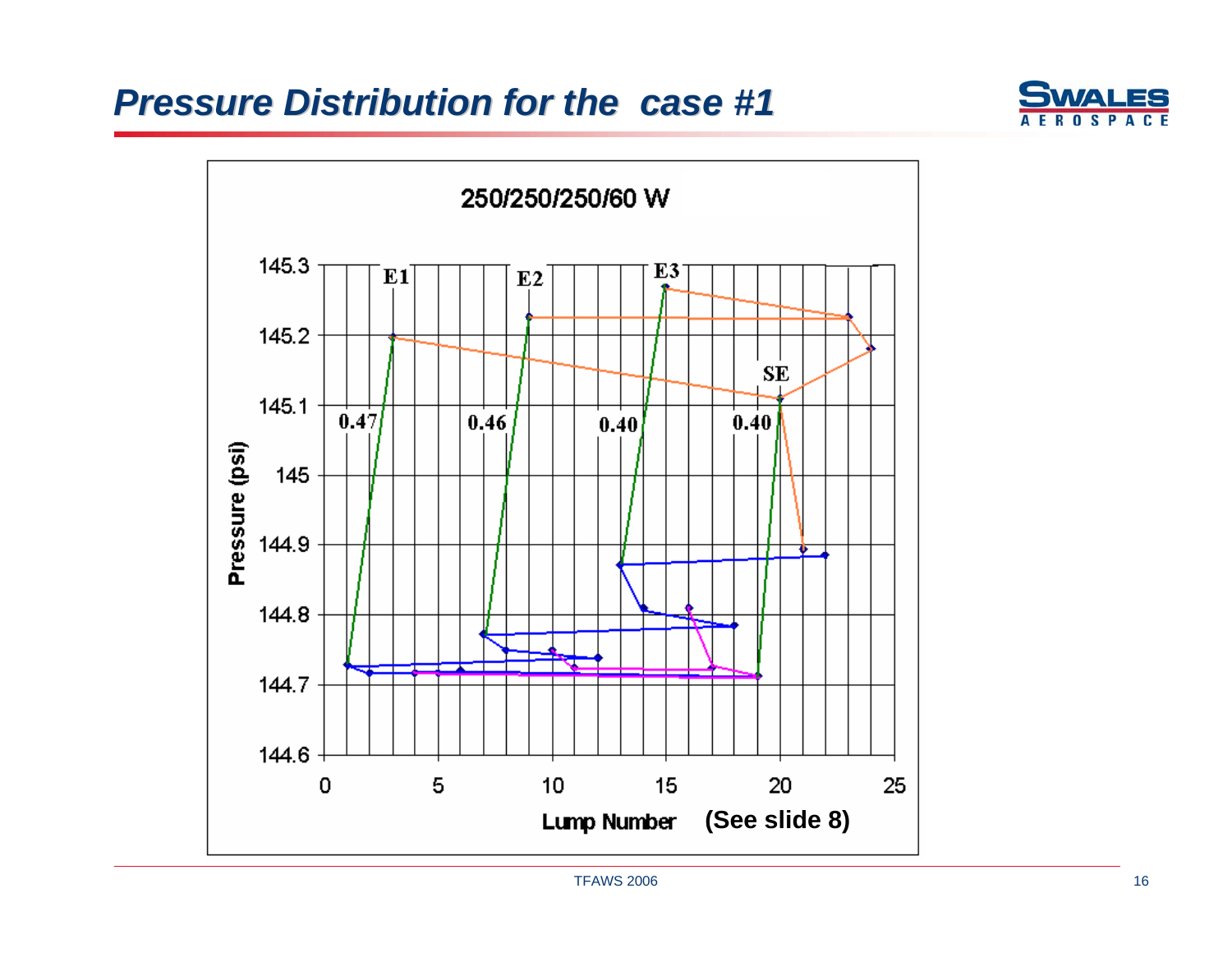

*60 W on the secondary evaporator (w 60 W on the secondary evaporator (with ammonia) ith ammonia)*

**OBSERVATIONS (see results in the next three slides)**

- **1. This case runs with 0.2 K of the subcooling and no vapor in the sweepage lines**
- **2.Sufficient sweepage for E1**
- **3. The predicted pressure drops between the components are very low, which can potentially lead to calculation inaccuracies**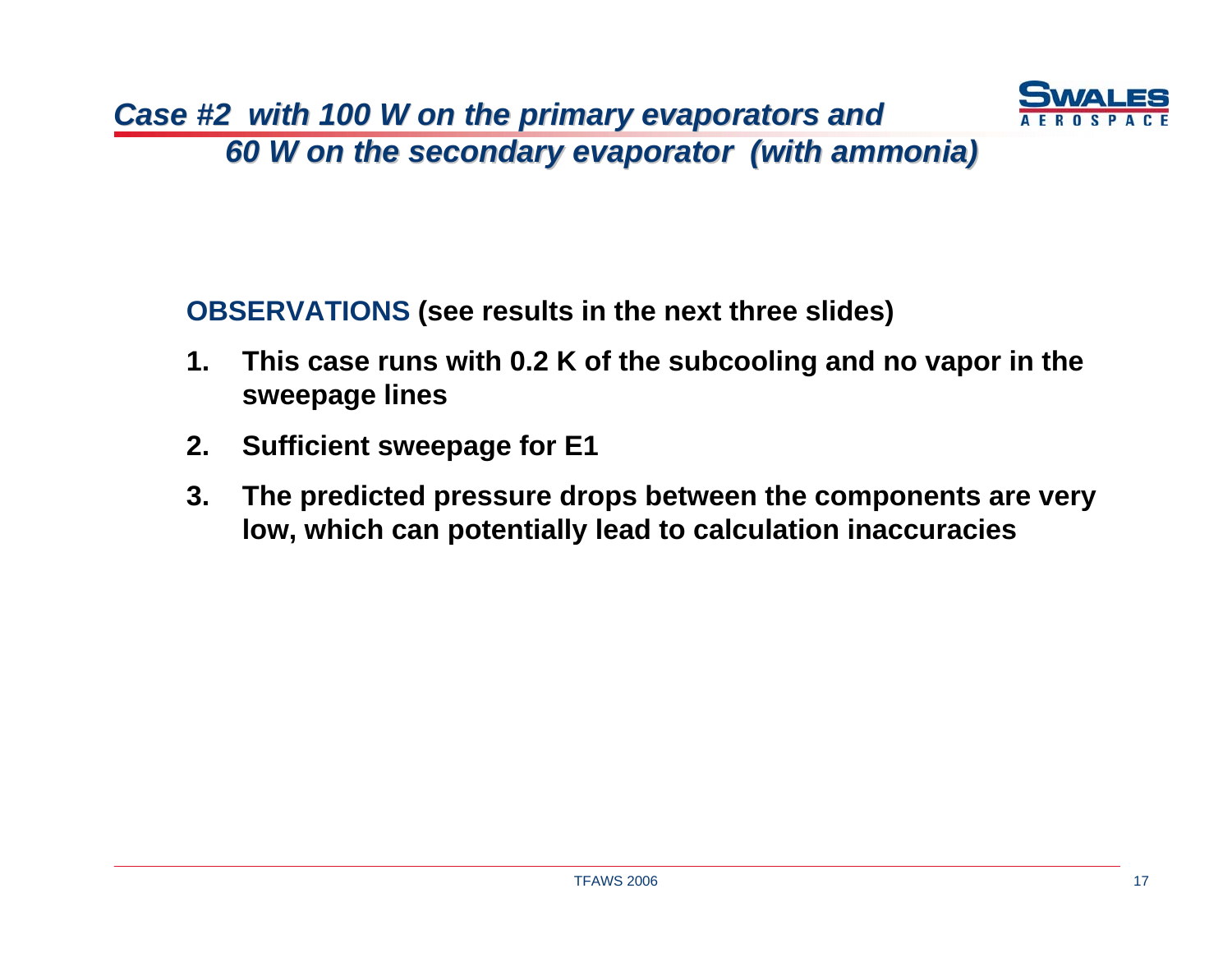

# **Temperatures and flow quality for the case #2**

*(100/100/100/60 W, series) (100/100/100/60 W, series)*

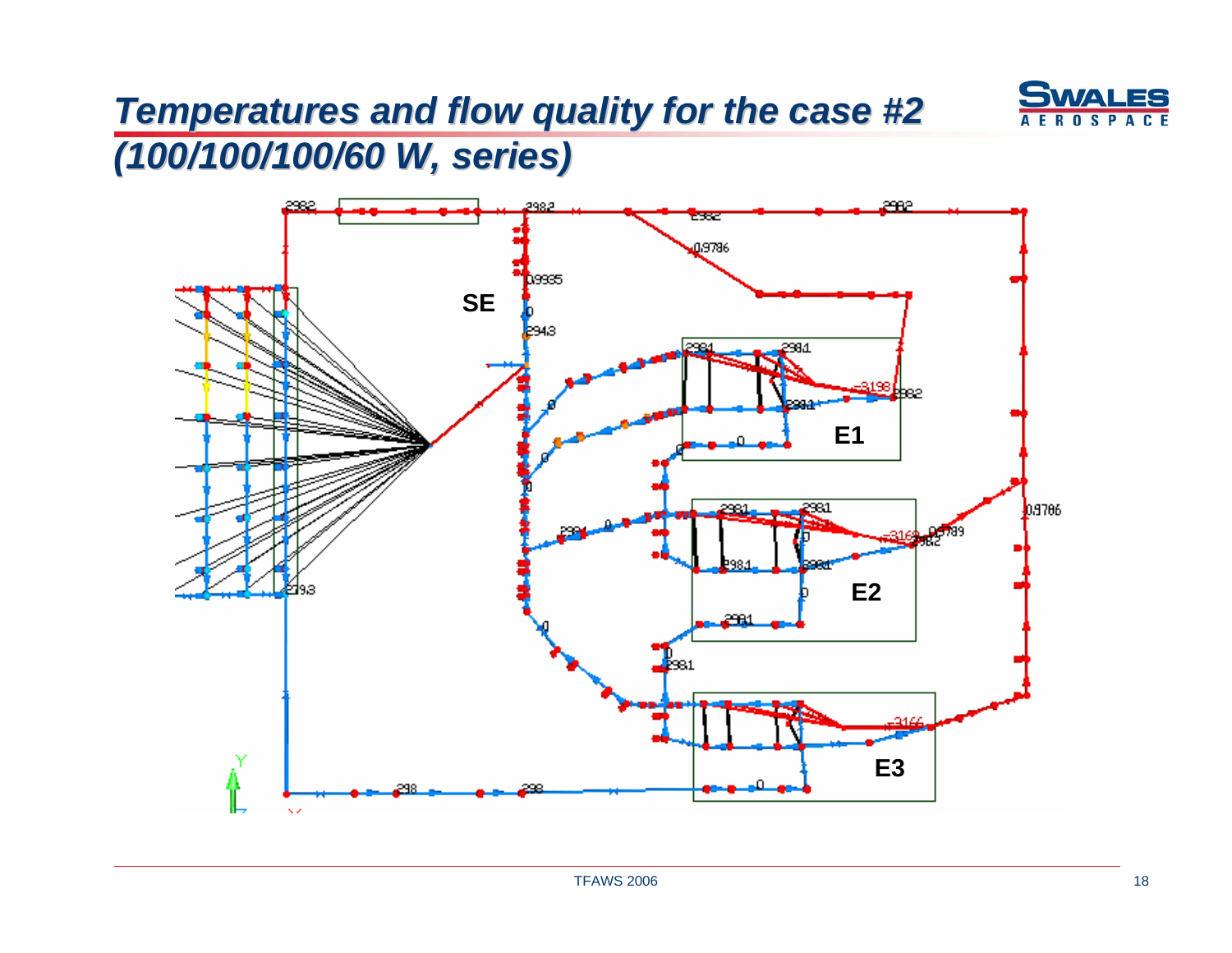# *Pressures and mass flow rates for the case #2 Pressures and mass flow rates for the case #2*



# *(100/100/100/60 W , series) (100/100/100/60 W , series)*



**Positive sweepage on E1 ensures reliable operation of the system**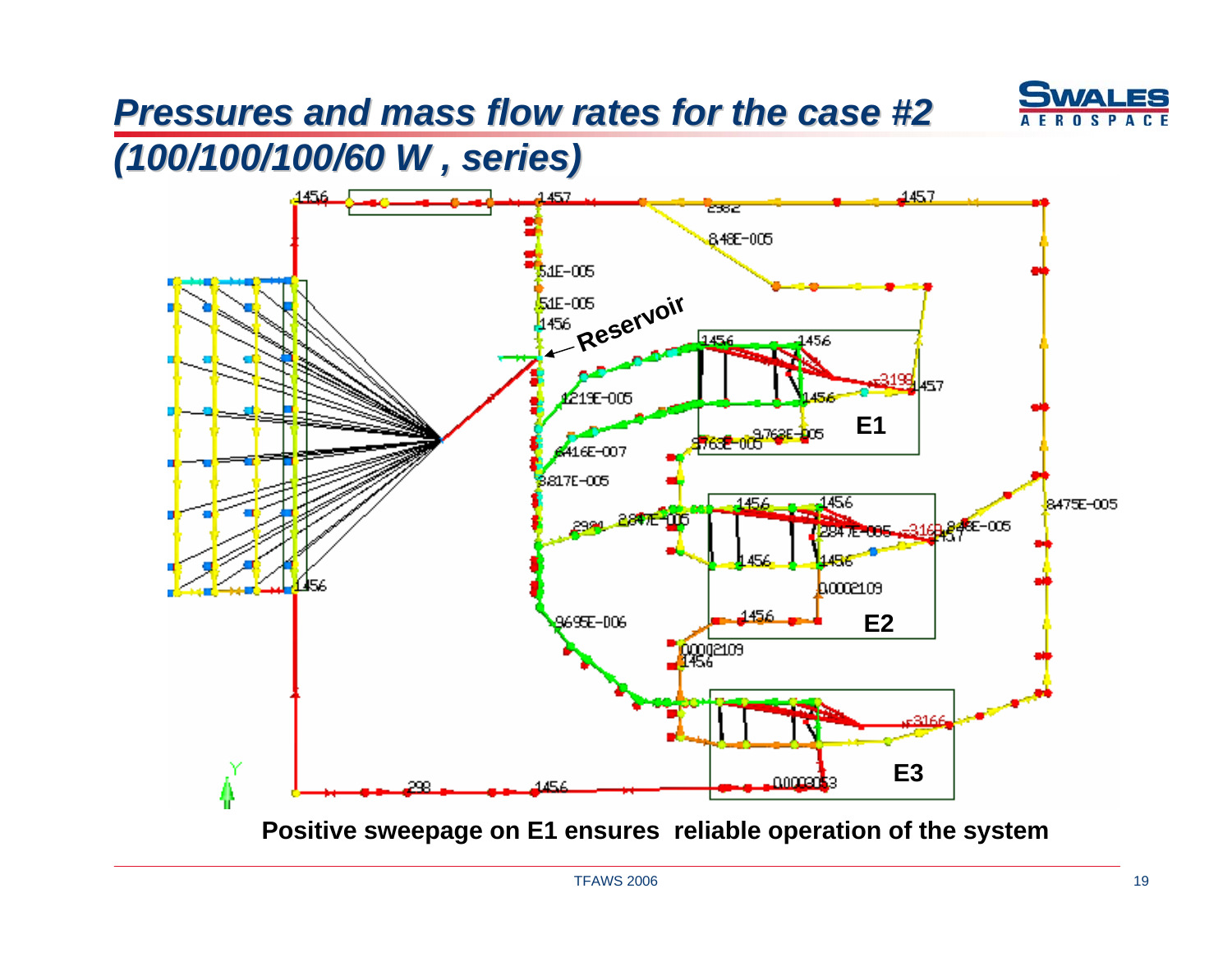# *Pressure Distribution for the case #2 Pressure Distribution for the case #2*



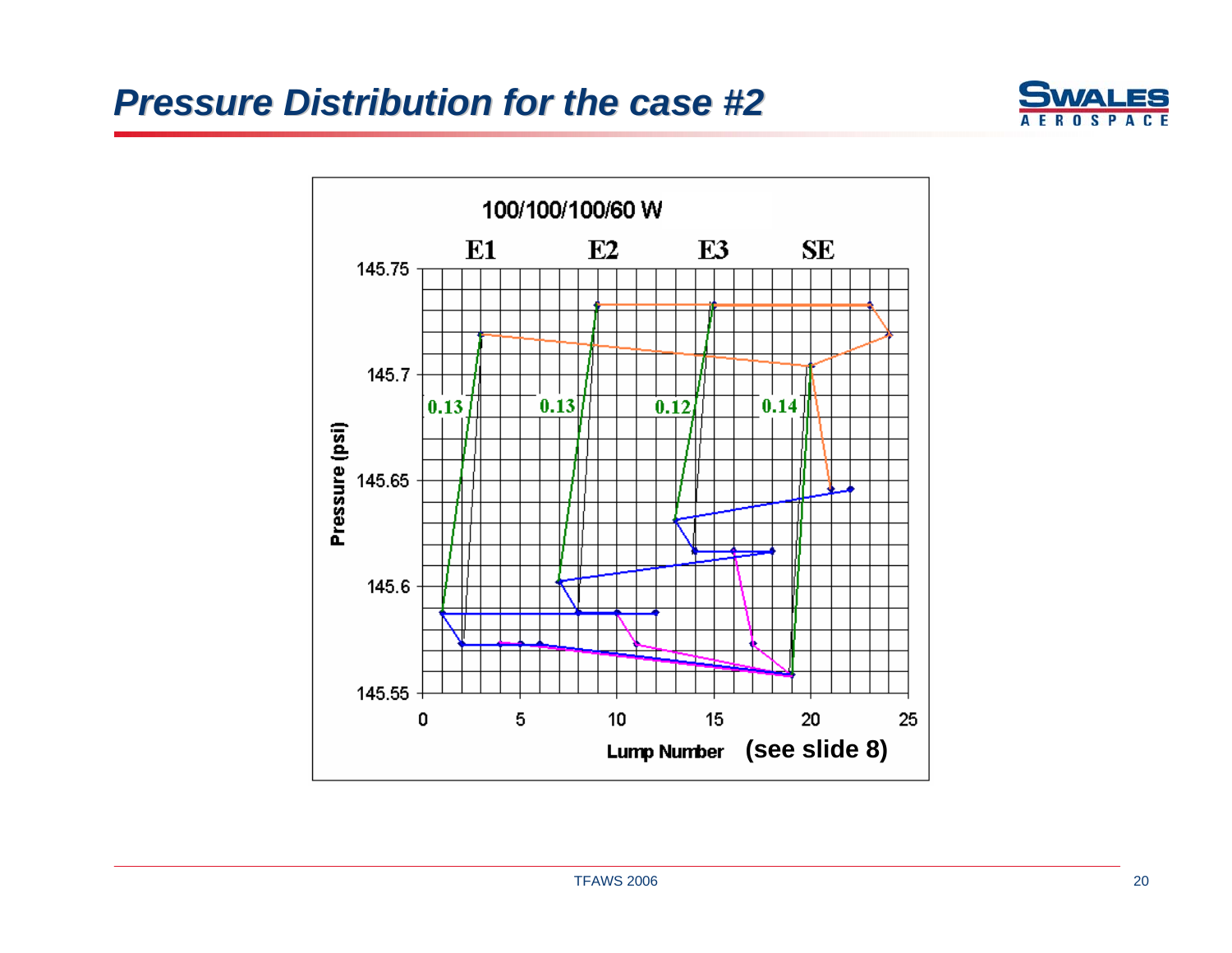ES *Example of the Preliminary Comparison of the pressure drops (psi)* $\overline{A}$  **E R O** *between the test data and calculations between the test data and calculations* 

| <b>Heat load per</b><br>evaporator                | E <sub>1</sub> dP<br>(psi) | E <sub>2</sub> dp<br>(psi) | E <sub>3</sub> d <sub>p</sub><br>(psi) | <b>SE dp</b><br>(psi) | <b>BPR</b><br>dp<br>(psi) | <b>Delta-P on M-valve</b><br>$(E3)$ (psi) |
|---------------------------------------------------|----------------------------|----------------------------|----------------------------------------|-----------------------|---------------------------|-------------------------------------------|
| <b>CASE 1:</b><br>100 W per evap.<br>experimental | 0.52                       | 0.64                       | 0.39                                   | 0.7                   |                           |                                           |
| <b>100 W per</b><br>evaporator<br>predicted       | 0.56                       | 0.52                       | 0.35                                   | 0.58                  | 0.19                      | 0.087 Swagelock<br>0.088 S/F              |
| <b>CASE 2:</b><br>250 W per evap.<br>experimental | 0.95                       | 1.17                       | 0.89                                   | 1.1                   |                           |                                           |
| <b>250 W per</b><br>evaporator<br>predicted       | 1.27<br>(33%)              | 1.23                       | 0.72                                   | 1.19                  | 0.19                      | 0.294 Swagelock<br>0.300 S/F              |

**Pressure drops were predicted with a reasonable accuracy**